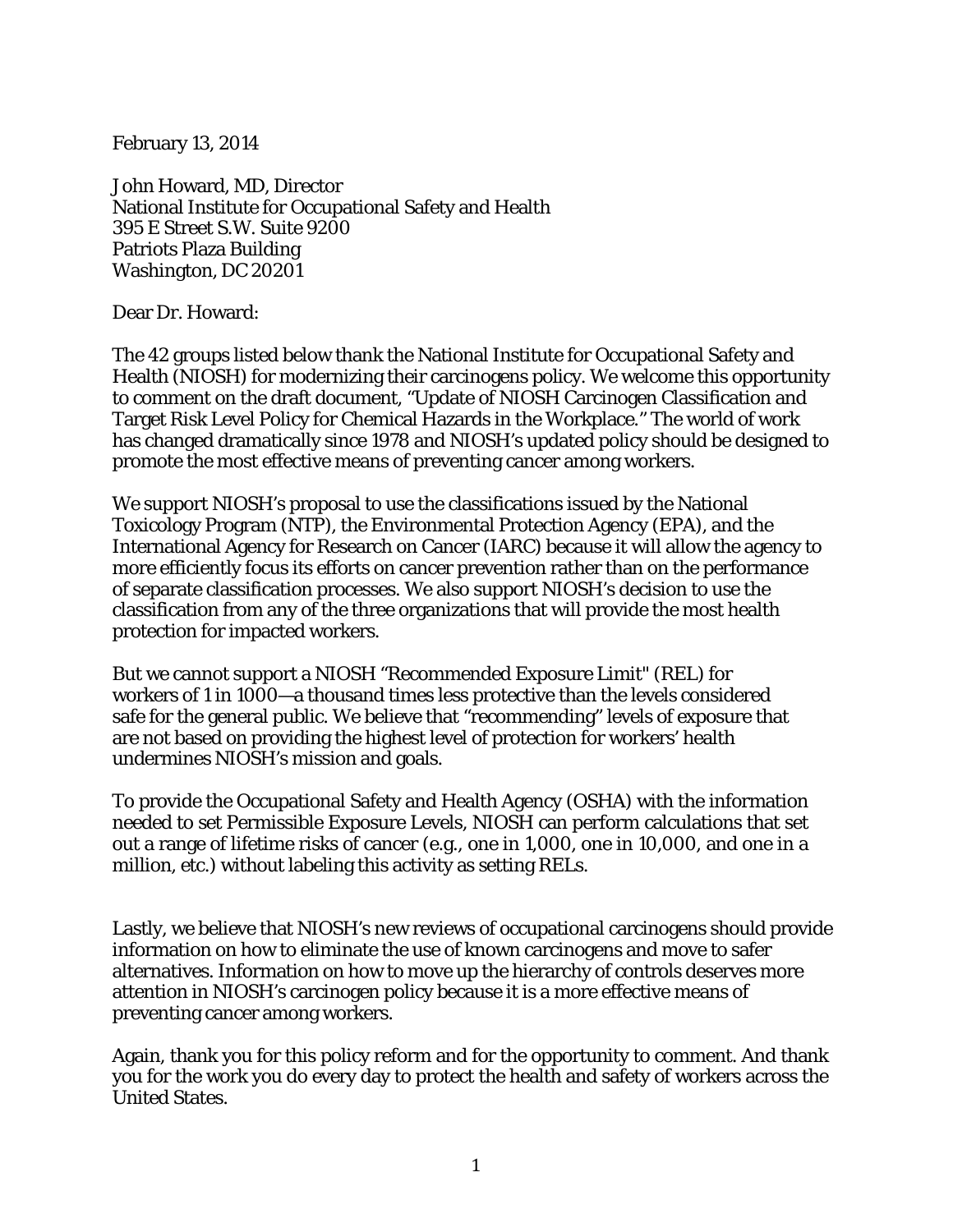Yours truly,

BlueGreen Alliance Dave Foster, Executive Director Minneapolis, MN [www.bluegreenalliance.org](http://www.bluegreenalliance.org/)

California Rural Legal Assistance Foundation Anne Katten, MPH, Pesticide and Work Safety Project Director Sacramento, CA [www.crlaf.org](http://www.crlaf.org/)

Californians for a Healthy and Green Economy (CHANGE) Kathryn Alcantar, Campaign Director Oakland, CA [www.changecalifornia.org](http://www.changecalifornia.org/)

Center for Effective Government Ronald White, Director of Regulatory Policy Washington, DC [www.foreffectivegov.org](http://www.foreffectivegov.org/)

Center for Environmental Health Michael Green, Executive Director Oakland, CA [www.ceh.org](http://www.ceh.org/)

Citizens' Environmental Coalition Barbara Warren, Executive Director Albany, NY [www.cectoxic.org](http://www.cectoxic.org/)

Clean and Healthy New York Kathleen A. Curtis, LPN, Executive Director Albany, NY [www.cleanhealthyny.org](http://www.cleanhealthyny.org/)

Clean Production Action Lauren Heine, PhD, Co-Director Juneau, AK [www.cleanproduction.org](http://www.cleanproduction.org/)

Commonweal Sharyle Patton, Director, Biomonitoring Resource Center Bolinas, CA [www.commonweal.org](http://www.commonweal.org/)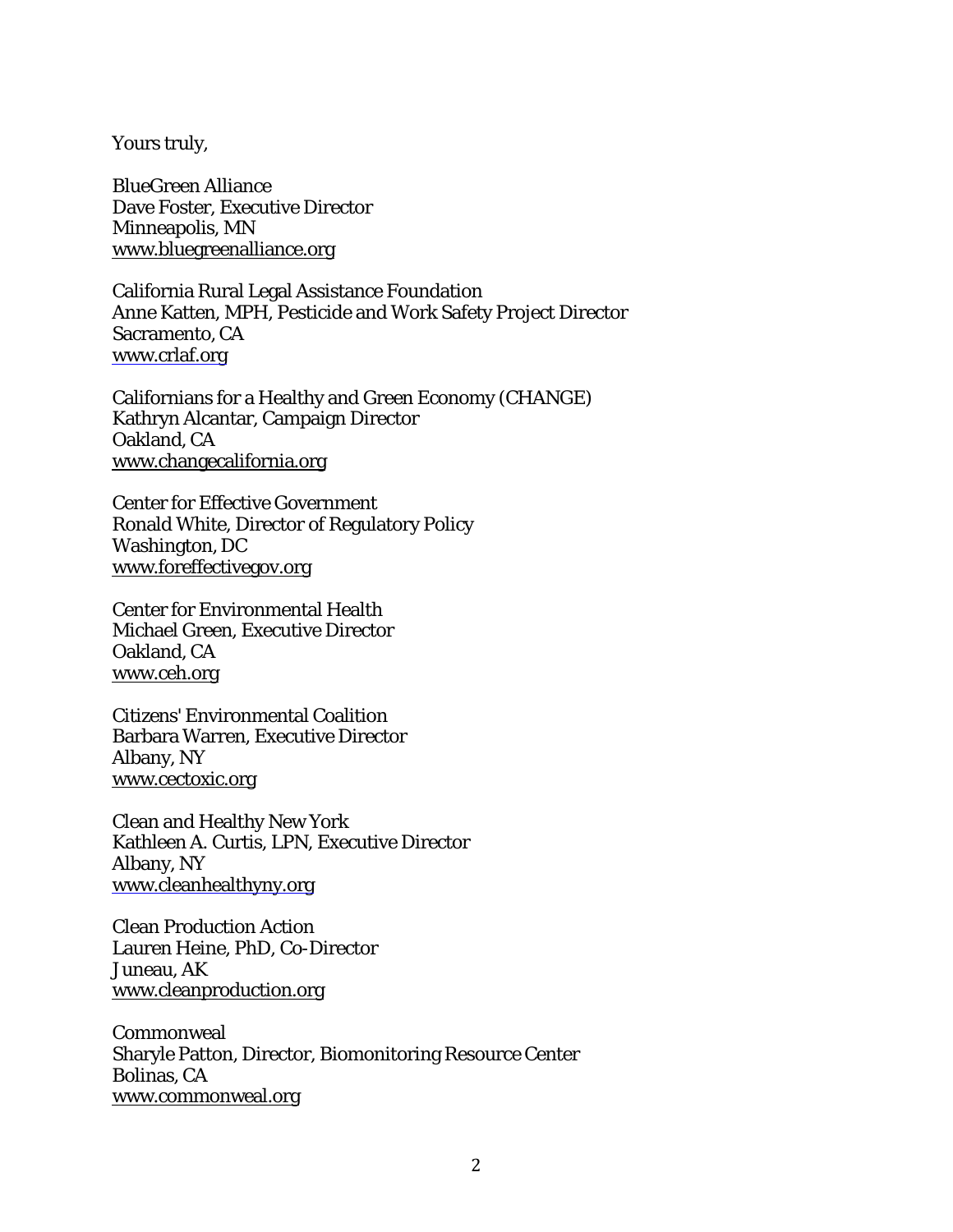Delaware Concerned Residents for Environmental Justice Paulyne Webster and Ann Tate, Co-Founders Wilmington, DE

Ecology Center Jeff Gearhart, Research Director Ann Arbor, MI [www.ecocenter.org](http://www.ecocenter.org/)

Environmental Defense Fund (EDF) Jennifer McPartland, Scientist Washington, DC [www.edf.org](http://www.edf.org/)

Environmental Health Strategy Center Emma Halas-O'Connor, Coalition and Advocacy Coordinator Portland, ME [www.preventharm.org](http://www.preventharm.org/)

Greenpeace USA Rick Hind, Legislative Director Washington, DC [www.greenpeaceusa.org](http://www.greenpeaceusa.org/)

Health Care Without Harm Paul Bogart, Chief Program Officer Reston, VA [www.noharm.org](http://www.noharm.org/)

Institute for a Sustainable Future Jamie Harvie, Executive Director Duluth, MN [www.isfusa.org](http://www.isfusa.org/)

International Campaign for Responsible Technology Ted Smith, Coordinator San Jose, CA [www.icrt.co](http://www.icrt.co/)

International Chemical Workers Union Council John Morawetz, Director, ICWUC Center for Worker Health and Safety Education Akron OH [www.icwuc.net](http://www.icwuc.net/)

International Longshore and Warehouse Union (ILWU), Local 6 Fred Pecker, Secretary-Treasurer Oakland CA [www.ilwu6.org](http://www.ilwu6.org/)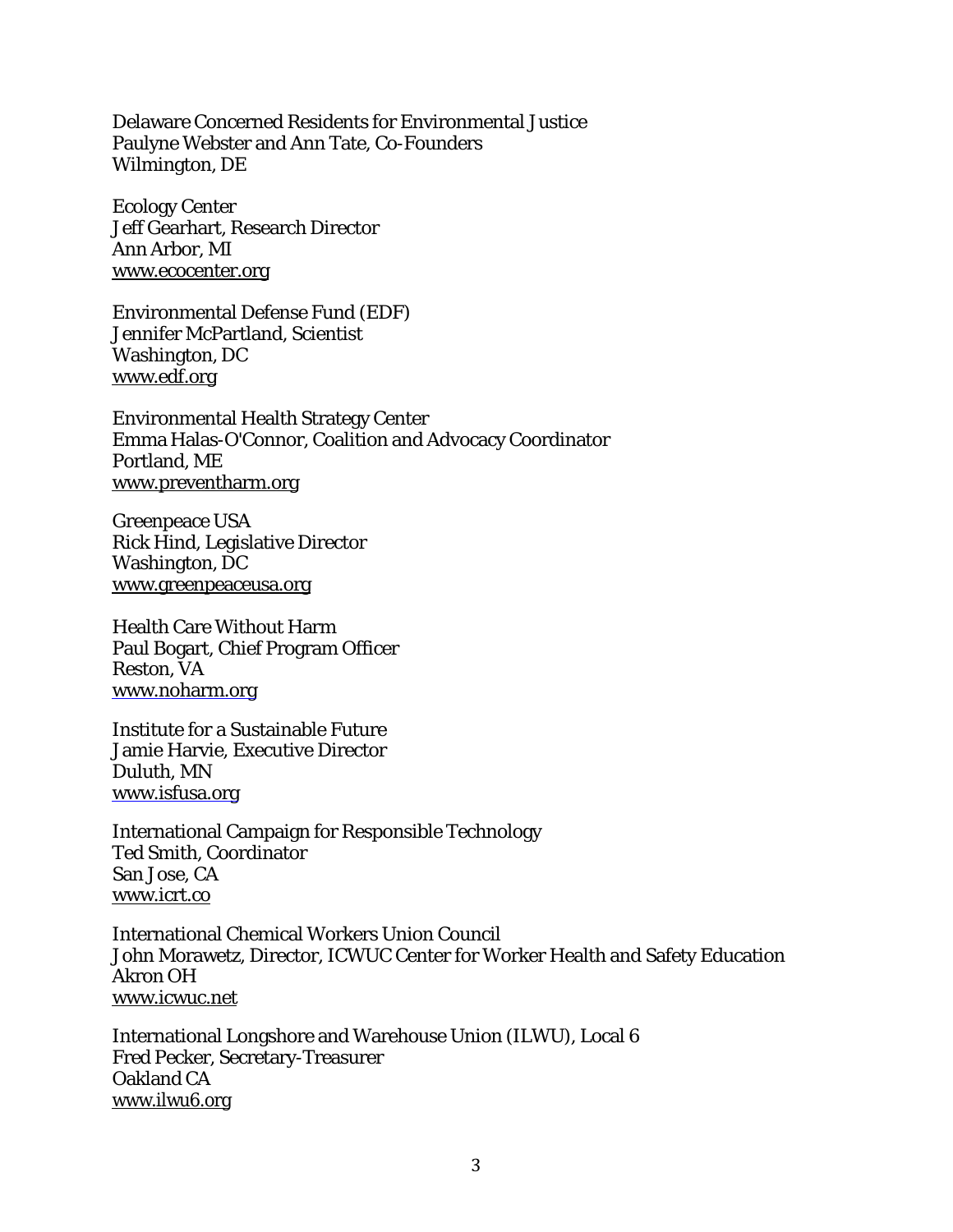Kentucky Environmental Foundation Jason Howard, Policy & Communications Consultant Berea, KY [www.kyenvironmentalfoundation.org](http://www.kyenvironmentalfoundation.org/)

Maine AFL-CIO Matt Schlobohm, Executive Director Augusta, ME [www.maineaflcio.org](http://www.maineaflcio.org/)

Maine Labor Group on Health Peter Crockett, Executive Director John Newton, Industrial Hygienist Augusta, ME [http://www.mlgh.org](http://www.mlgh.org/)

Maine Women's Lobby Kathy Kilrain del Rio, Director of Program & Development Augusta, ME [www.mainewomen.org](http://www.mainewomen.org/)

Movement Generation Justice & Ecology Project Brooke Anderson, Labor Fellow Oakland, CA [http://www.movementgeneration.org](http://www.movementgeneration.org/)

National Healthy Nail and Beauty Salon Alliance Jamie McConnell, National Coordinator Missoula, MT [http://nailsalonalliance.org](http://nailsalonalliance.org/)

National Council for Occupational Safety and Health Tom O'Connor, Executive Director Raleigh, NC [www.coshnetwork.org](http://www.coshnetwork.org/)

Natural Resources Defense Council (NRDC) Diane Bailey, Senior Scientist Washington, DC [www.nrdc.org](http://www.nrdc.org/)

New Jersey, Work Environmental Council John Pajak. Chair Trenton, NJ [www.njwec.org](http://www.njwec.org/)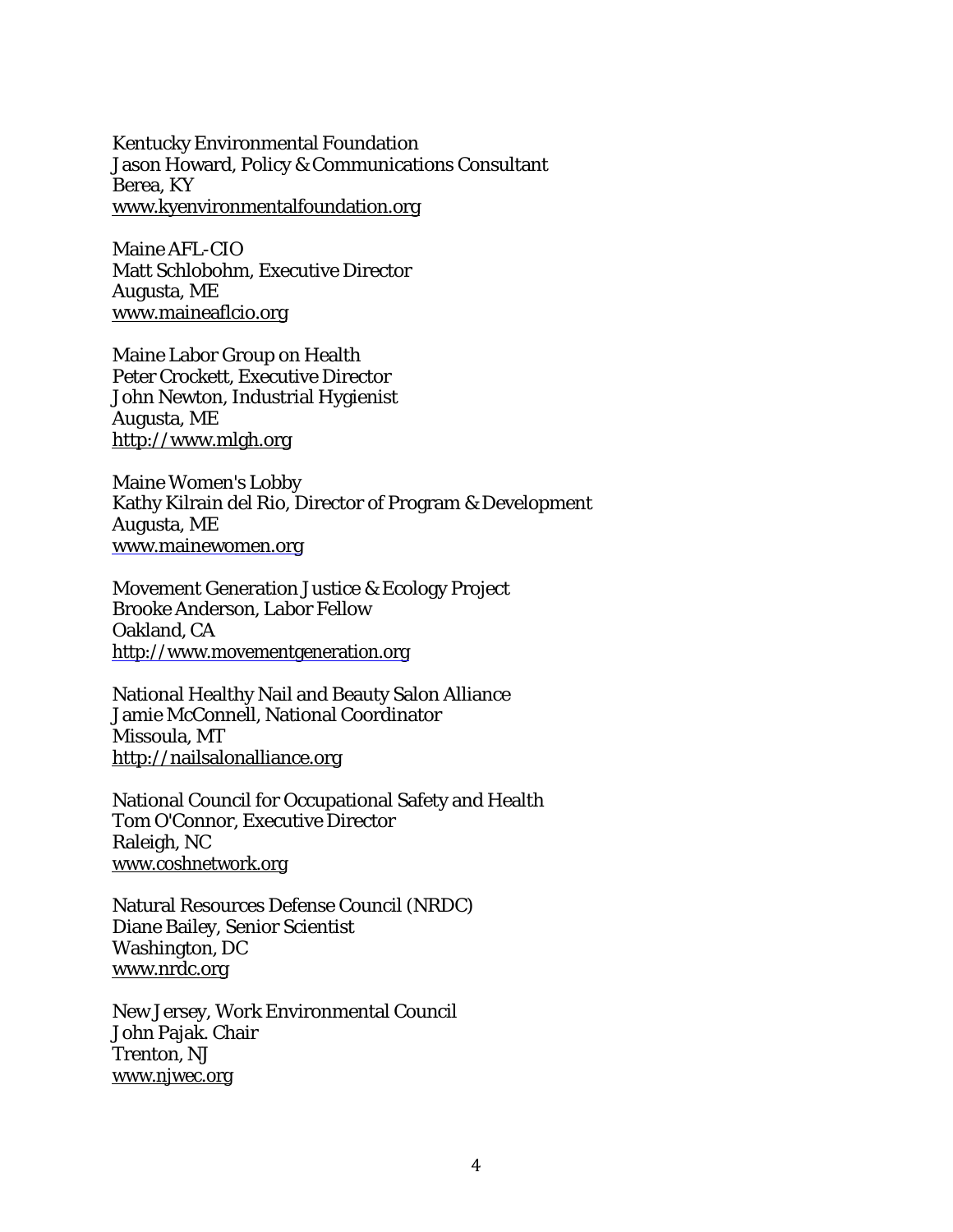Oregon Physicians for Social Responsibility Susan Katz, MD, Head, Environmental Health Workgroup and President of the Board Portland, OR <http://www.psr.org/chapters/oregon/>

Pesticide Action Network Kristin S. Schafer, Policy Director Oakland, CA [www.panna.org](http://www.panna.org/)

Physicians for Social Responsibility Catherine Thomasson, MD, Executive Director Washington, DC [www.psr.org](http://www.psr.org/)

San Francisco Bay Area Chapter, Physicians for Social Responsibility Marj Plumb, DrPH, MNA, Co-Executive Director Berkeley, CA [www.sfbaypsr.org](http://www.sfbaypsr.org/)

Sheet Metal Occupational Health Institute Trust Randall A, Krocka, Administrator Fairfax, VA [www.smohit.org](http://www.smohit.org/)

SEIU Local 1021 Port of Oakland Chapter Millie Cleveland, SEIU Local 1021 Union Field Representative Oakland, CA [http://www.seiu1021.org](http://www.seiu1021.org/)

Southern Maine Labor Council Douglas Born, President Portland, ME [http://somelc.org](http://somelc.org/)

TEJAS: Texas Environmental Justice Advocacy Services Juan Parras, Executive Director Houston, TX <http://www.tejasbarrios.org/>

Texas Injured Workers Diane Wilson, Organizer Seadrift, TX [www.texasinjuredworkers.org](http://www.texasinjuredworkers.org/)